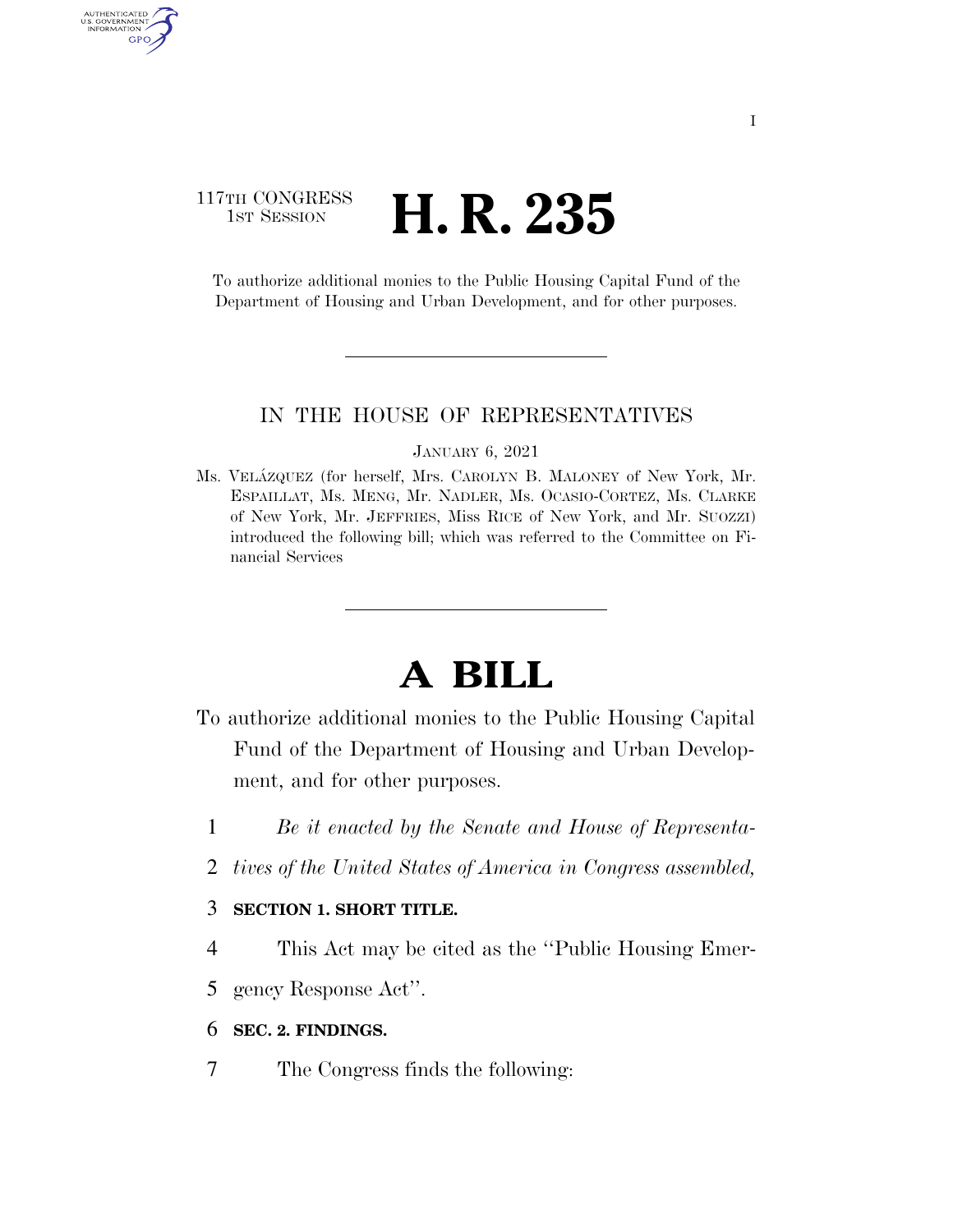(1) Housing is a foundational determinant of health and has been recognized as such since the early days of public health. (2) Poor housing conditions contribute to a broad range of infectious diseases, chronic diseases, injuries, childhood development complications, nutri- tion issues, and mental health challenges. (3) The United States Housing Act of 1937 (Public Law 75–412) charges the Department of Housing and Urban Development (HUD) with pro- viding residents with a decent, safe, and affordable place to live, including those that live in public hous- ing. (4) While public housing is a federally created program overseen by HUD, the properties are owned and managed at the local level by quasi-govern- mental public housing authorities under contract with the Federal Government. (5) Thus, the public housing program is gov- erned in part by Federal rules and regulations and 21 in part by policies enacted at the local level. (6) Passage of the United States Housing Act of 1937 sought to address the needs of low-income people through public housing. At the time of pas-sage of such Act, the Nation's housing stock was of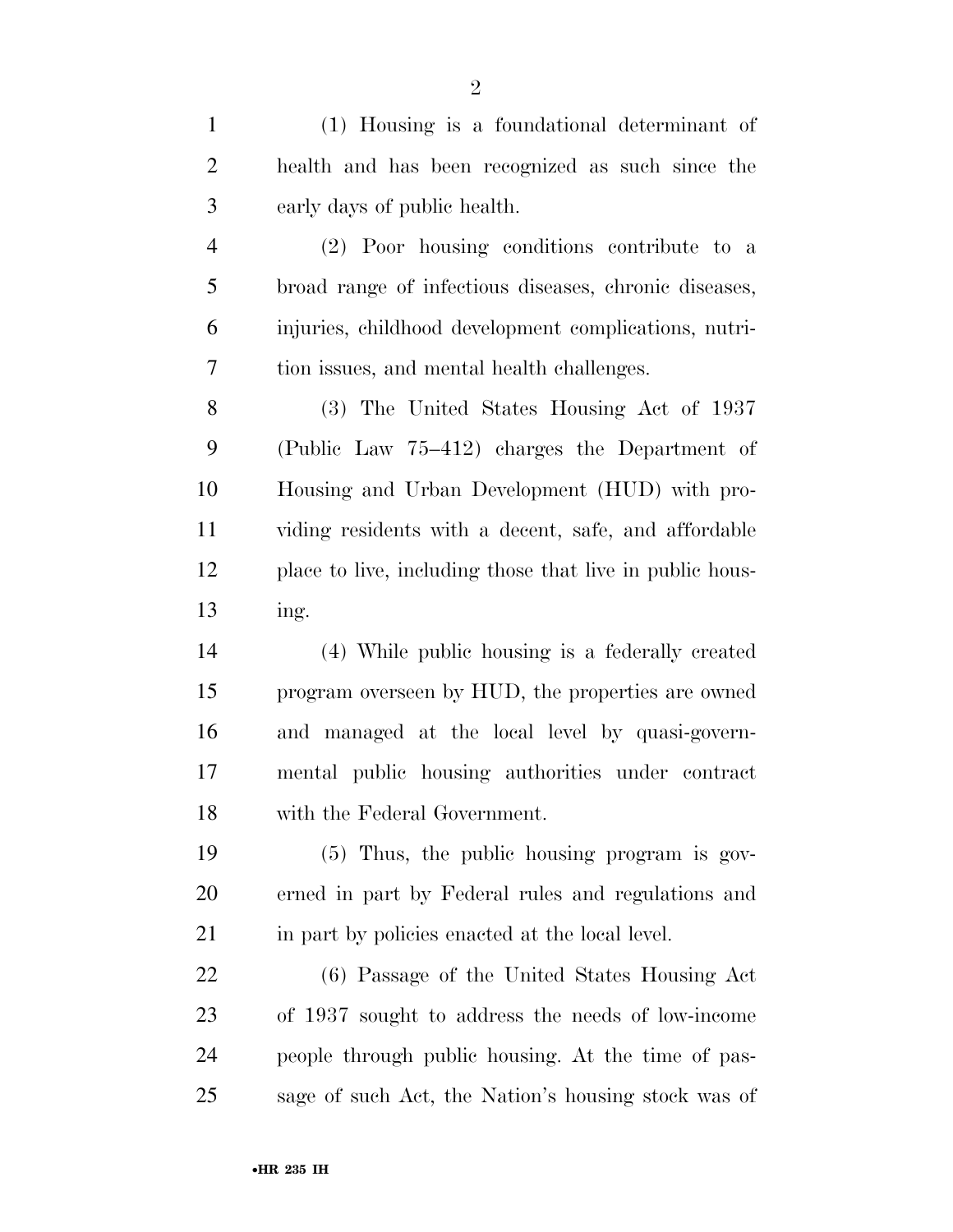| $\mathbf{1}$   | very poor quality. Public housing was a significant   |
|----------------|-------------------------------------------------------|
| $\overline{2}$ | improvement for those who had access to it.           |
| 3              | (7) However, over the years the living condi-         |
| $\overline{4}$ | tions in public housing began to deteriorate as the   |
| 5              | operational needs of the units and costs necessary to |
| 6              | remedy major capital deficiencies began to outpace    |
| 7              | the level of funding provided by the Federal Govern-  |
| 8              | ment and the residents' rent contributions.           |
| 9              | $(8)$ By 1990, no significant investment in hous-     |
| 10             | ing affordable to the lowest-income individuals had   |
| 11             | been made by the Federal Government in more than      |
| 12             | 30 years.                                             |
| 13             | $(9)$ In 1998, the enactment of the Quality           |
| 14             | Housing and Work Responsibility Act of 1998 (title    |
| 15             | V of Public Law $105-276$ ) prohibited public housing |
| 16             | authorities from using any Federal capital funding    |
| 17             | or operating funding to develop net new housing.      |
| 18             | $(10)$ More than a decade after the enactment of      |
| 19             | the Quality Housing and Work Responsibility Act of    |
| 20             | 1998, the number of public housing units nationally   |
| 21             | began to steadily decline, as more units were torn    |
| 22             | down than rebuilt.                                    |
| 23             | (11) With the exception of an infusion of fund-       |
| 24             | ing from the economic stimulus legislation in 2009—   |
| 25             | the American Recovery and Reinvestment Act (Pub-      |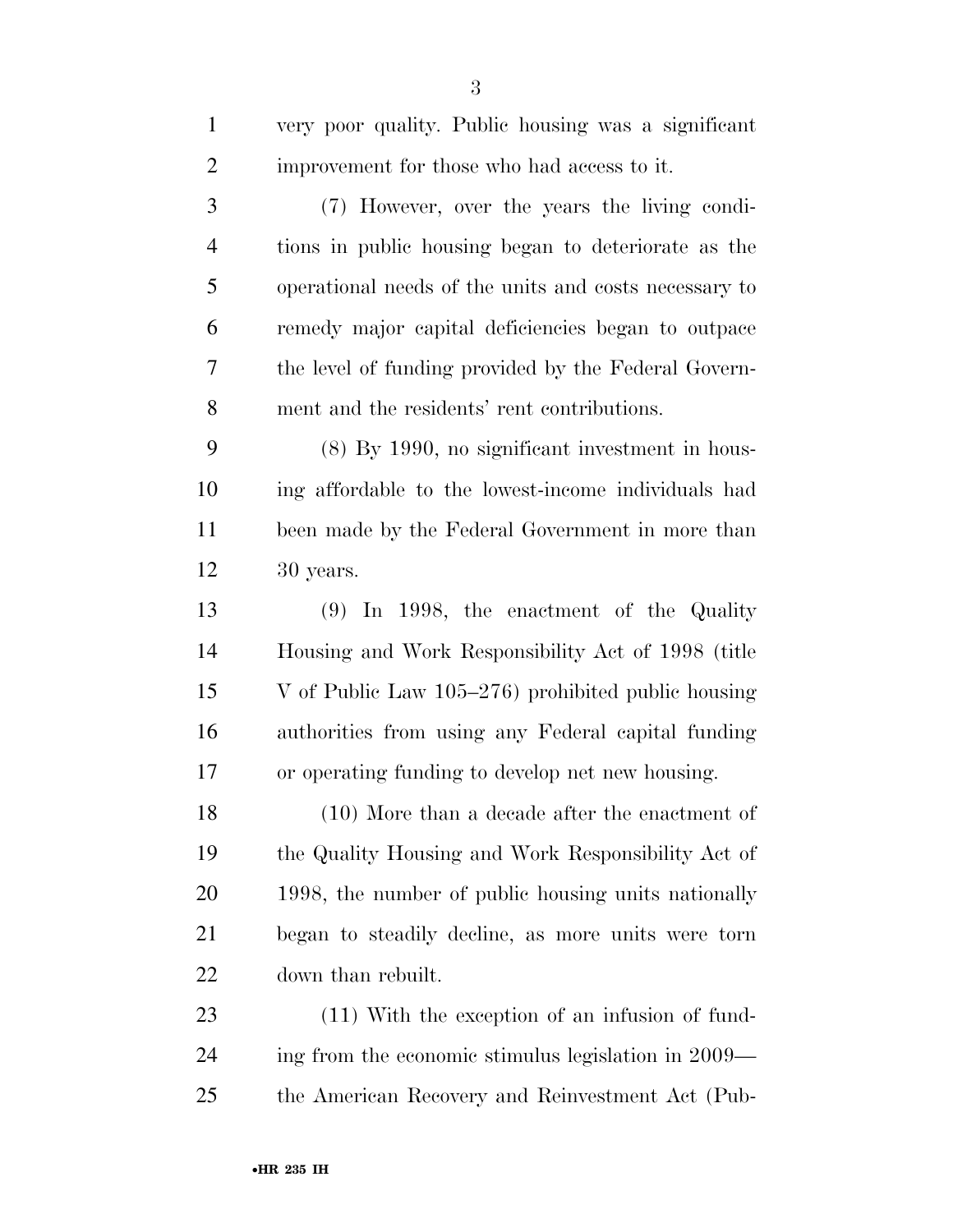| $\mathbf{1}$   | lic Law 111-5)—Federal capital funding has re-          |
|----------------|---------------------------------------------------------|
| $\overline{2}$ | mained relatively level for more than a decade, de-     |
| 3              | spite an increasing backlog in unmet capital needs.     |
| $\overline{4}$ | $(12)$ Today, there are approximately 1.2 million       |
| 5              | units of public housing across the country receiving    |
| 6              | Federal funding. The Nation's largest public housing    |
| 7              | authority, the New York City Public Housing Au-         |
| 8              | thority, houses approximately 362,000 residents in      |
| 9              | 302 developments across New York City.                  |
| 10             | (13) The Public Housing Capital Fund of the             |
| 11             | Department of Housing and Urban Development re-         |
| 12             | mains the primary source of funding public housing      |
| 13             | authorities rely on to address necessary infrastruc-    |
| 14             | ture upgrades and repairs.                              |
| 15             | $(14)$ As of October 2019, the national public          |
| 16             | housing capital repairs backlog was estimated to        |
| 17             | stand at more than \$70 billion.                        |
| 18             | (15) Federal disinvestment in public housing            |
| 19             | has forced many residents to live in accelerating sub-  |
| 20             | standard living. For example, the New York City         |
| 21             | Housing Authority has a capital repair backlog cur-     |
| 22             | rently estimated at more than \$40 billion. New York    |
| 23             | City Housing Authority residents suffer from a con-     |
| 24             | sistent lack of hot water, insufficient heat during the |
| 25             | winter months, rodent and insect infestations, bro-     |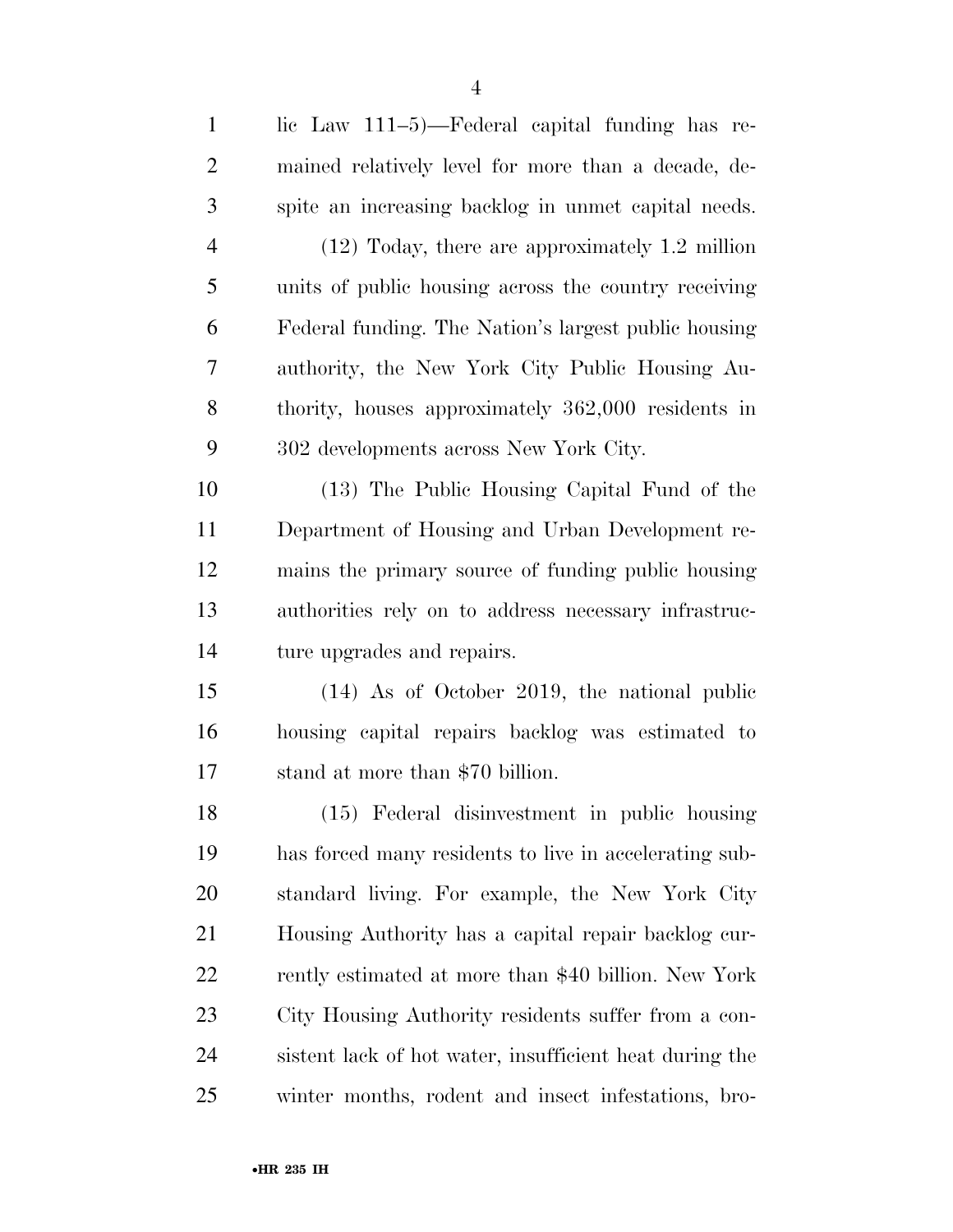ken elevators, and widespread and recurring lead and mold problems.

 (16) Substandard housing conditions, such as poor ventilation, pest infestations, and water leaks, are directly associated with the development and ex-acerbation of respiratory diseases like asthma.

 (17) The Centers for Disease Control and Pre- vention has made clear that no level of lead poi- soning is safe. Lead poisoning can result in irrevers- ible brain damage and affects every major bodily system. At high levels, lead poisoning can cause ane- mia, multi-organ damage, seizures, coma, and death in children. Even with the lowest levels of lead expo- sure, children experience physical, cognitive, and neurobehavioral impairment as well as lower IQ lev- els, lower class standing in high school, greater ab- senteeism, lower vocabulary and grammatical-rea- soning scores, and poorer hand-eye coordination rel-ative to other children.

 (18) Exposure to cold indoor temperatures is associated with increased risk of cardiovascular dis-ease.

 (19) Due to its aging infrastructure, the living conditions in public housing are causing severe health consequences for public housing residents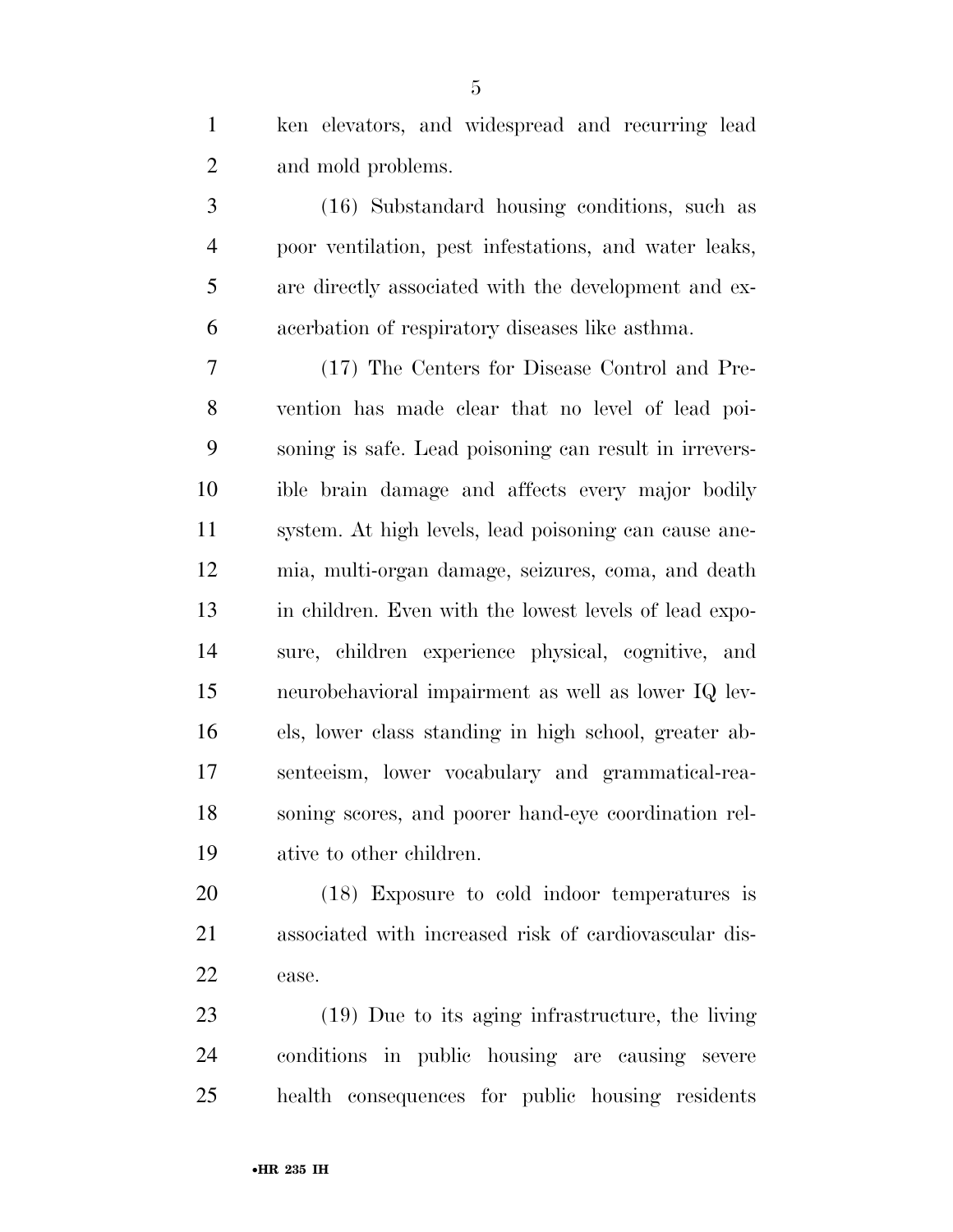| $\mathbf{1}$   | throughout the Nation, including asthma,<br>res-       |
|----------------|--------------------------------------------------------|
| $\overline{2}$ | piratory illness, and elevated blood lead levels.      |
| 3              | $(20)$ For example, one leading study found that       |
| $\overline{4}$ | children living in public housing have higher odds of  |
| 5              | asthma than children living in all types of private    |
| 6              | housing, even after adjusting for individual risk fac- |
| 7              | tors such as minority ethnicity and race, living in a  |
| 8              | low-income household, and living in a low-income       |
| 9              | community.                                             |
| 10             | $(21)$ The rise of the COVID-19 pandemic has           |
| 11             | introduced a new level of risk into our society.       |
| 12             | (22) Poor housing conditions have been linked          |
| 13             | with worse health outcomes and infectious disease      |
| 14             | spread. One leading study found that counties with     |
| 15             | a higher percentage of households with poor housing    |
| 16             | had a higher incidence of, and mortality associated    |
| 17             | with, COVID-19 and recommended targeted health         |
| 18             | policies to support individuals living in poor housing |
| 19             | conditions in order to mitigate adverse outcomes as-   |
| 20             | sociated with COVID-19.                                |
| 21             | $(23)$ This is a fixable public health crisis. Fed-    |
| 22             | disinvestment in public housing has<br>eral<br>con-    |
| 23             | sequences and aging infrastructure is, in many         |
| 24             | cases, the root cause of many of these health issues   |

for residents.